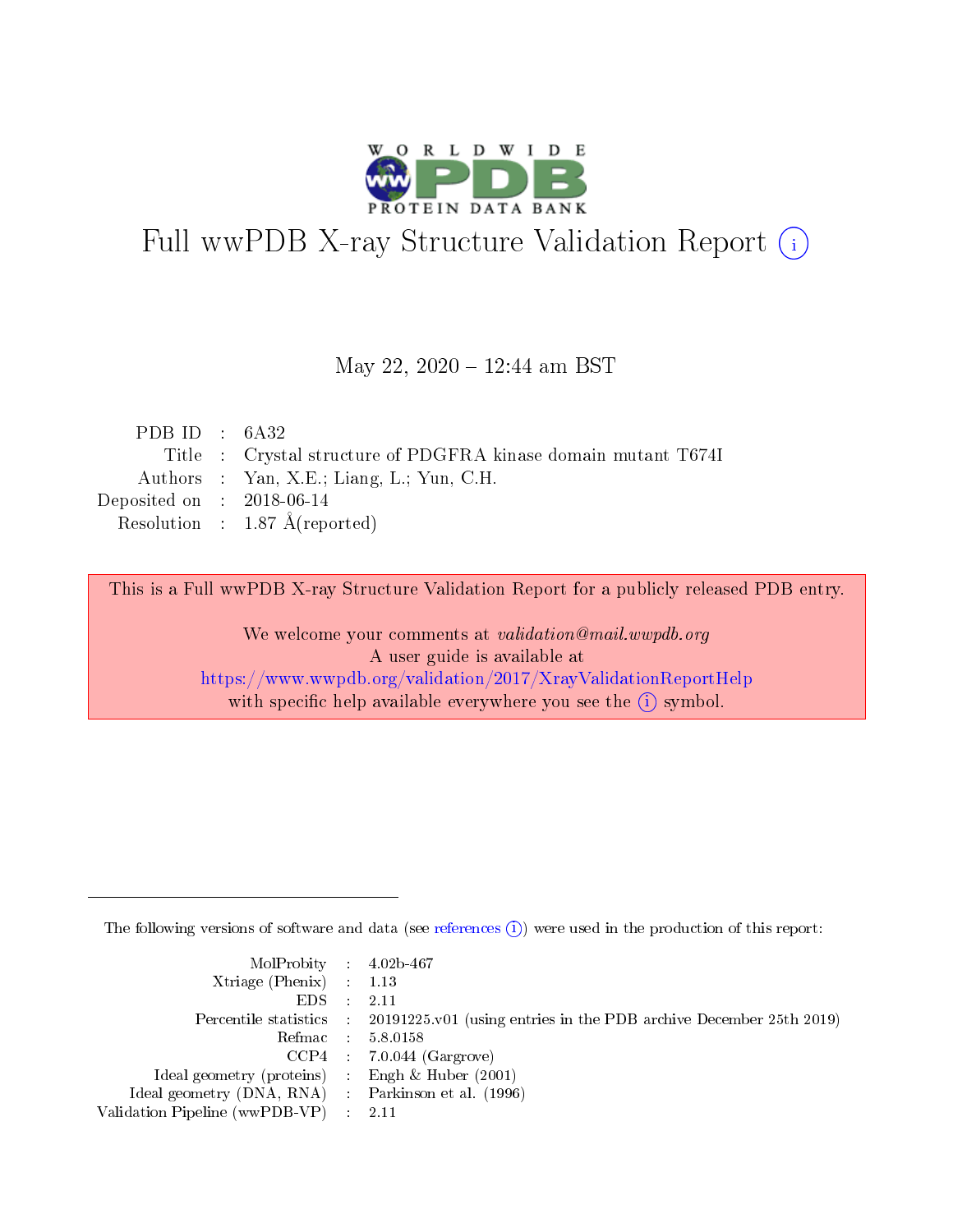## 1 [O](https://www.wwpdb.org/validation/2017/XrayValidationReportHelp#overall_quality)verall quality at a glance  $(i)$

The following experimental techniques were used to determine the structure: X-RAY DIFFRACTION

The reported resolution of this entry is 1.87 Å.

Percentile scores (ranging between 0-100) for global validation metrics of the entry are shown in the following graphic. The table shows the number of entries on which the scores are based.



| Metric                | Whole archive<br>$(\#\text{Entries})$ | Similar resolution<br>$(\#\text{Entries},\,\text{resolution}\,\,\text{range}(\textup{\AA}))$ |
|-----------------------|---------------------------------------|----------------------------------------------------------------------------------------------|
| $R_{free}$            | 130704                                | $9470(1.90-1.86)$                                                                            |
| Clashscore            | 141614                                | $10282(1.90-1.86)$                                                                           |
| Ramachandran outliers | 138981                                | $10152(1.90-1.86)$                                                                           |
| Sidechain outliers    | 138945                                | $10152(1.90-1.86)$                                                                           |
| RSRZ outliers         | 127900                                | $9303(1.90-1.86)$                                                                            |

The table below summarises the geometric issues observed across the polymeric chains and their fit to the electron density. The red, orange, yellow and green segments on the lower bar indicate the fraction of residues that contain outliers for  $>=3, 2, 1$  and 0 types of geometric quality criteria respectively. A grey segment represents the fraction of residues that are not modelled. The numeric value for each fraction is indicated below the corresponding segment, with a dot representing fractions  $\epsilon=5\%$  The upper red bar (where present) indicates the fraction of residues that have poor fit to the electron density. The numeric value is given above the bar.

| Mol           | $\boldsymbol{\mathsf{main}}$ | Length | Quality of chain |     |    |
|---------------|------------------------------|--------|------------------|-----|----|
|               |                              |        | 7%               |     |    |
| <u>. на п</u> | . .                          | 356    | 80%              | 11% | 6% |

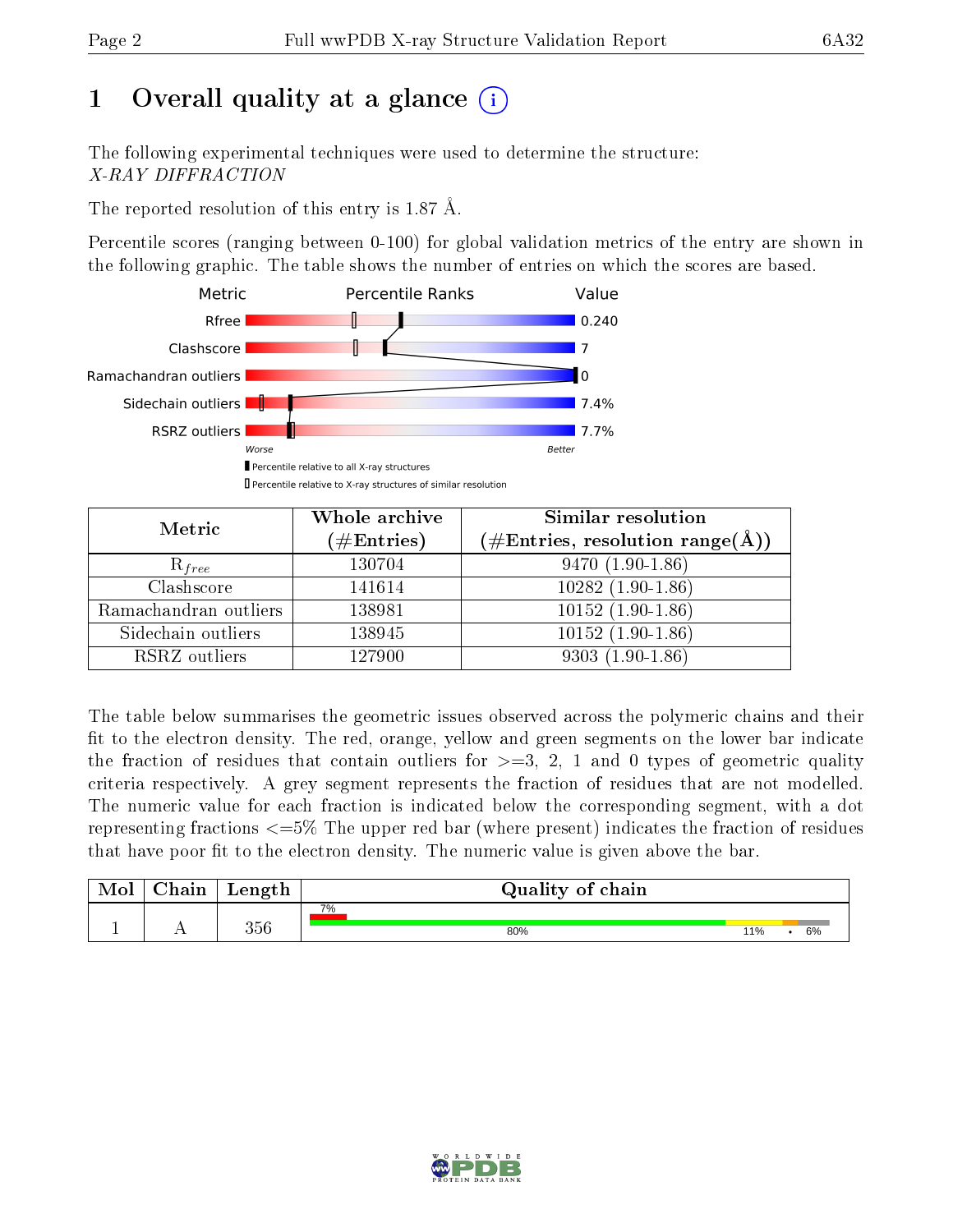## 2 Entry composition (i)

There are 2 unique types of molecules in this entry. The entry contains 2794 atoms, of which 0 are hydrogens and 0 are deuteriums.

In the tables below, the ZeroOcc column contains the number of atoms modelled with zero occupancy, the AltConf column contains the number of residues with at least one atom in alternate conformation and the Trace column contains the number of residues modelled with at most 2 atoms.

Molecule 1 is a protein called Platelet-derived growth factor receptor alpha.

| Mol | $\pm$ Chain $^+$ | Residues | Atoms         |    |     |     | $\text{ZeroOcc} \mid \text{AltConf} \mid \text{Trace} \mid$ |  |  |
|-----|------------------|----------|---------------|----|-----|-----|-------------------------------------------------------------|--|--|
|     |                  | 336      | Total<br>2701 | Ά5 | 449 | 489 | 18                                                          |  |  |

There are 5 discrepancies between the modelled and reference sequences:

| Chain | Residue | Modelled   | Actual | Comment             | Reference         |
|-------|---------|------------|--------|---------------------|-------------------|
|       | 546     | GLY        |        | expression tag      | <b>UNP P16234</b> |
|       | 547     | ALA        |        | expression tag      | UNP P16234        |
|       | 548     | <b>MET</b> |        | expression tag      | <b>UNP P16234</b> |
|       | 549     | A SP       |        | expression tag      | <b>UNP P16234</b> |
|       | 674     | H.E.       | THR.   | engineered mutation | UNP P16234        |

• Molecule 2 is water.

|  | Mol   Chain   Residues | Atoms | ZeroOcc   AltConf |
|--|------------------------|-------|-------------------|
|  | 93                     | Fotal |                   |

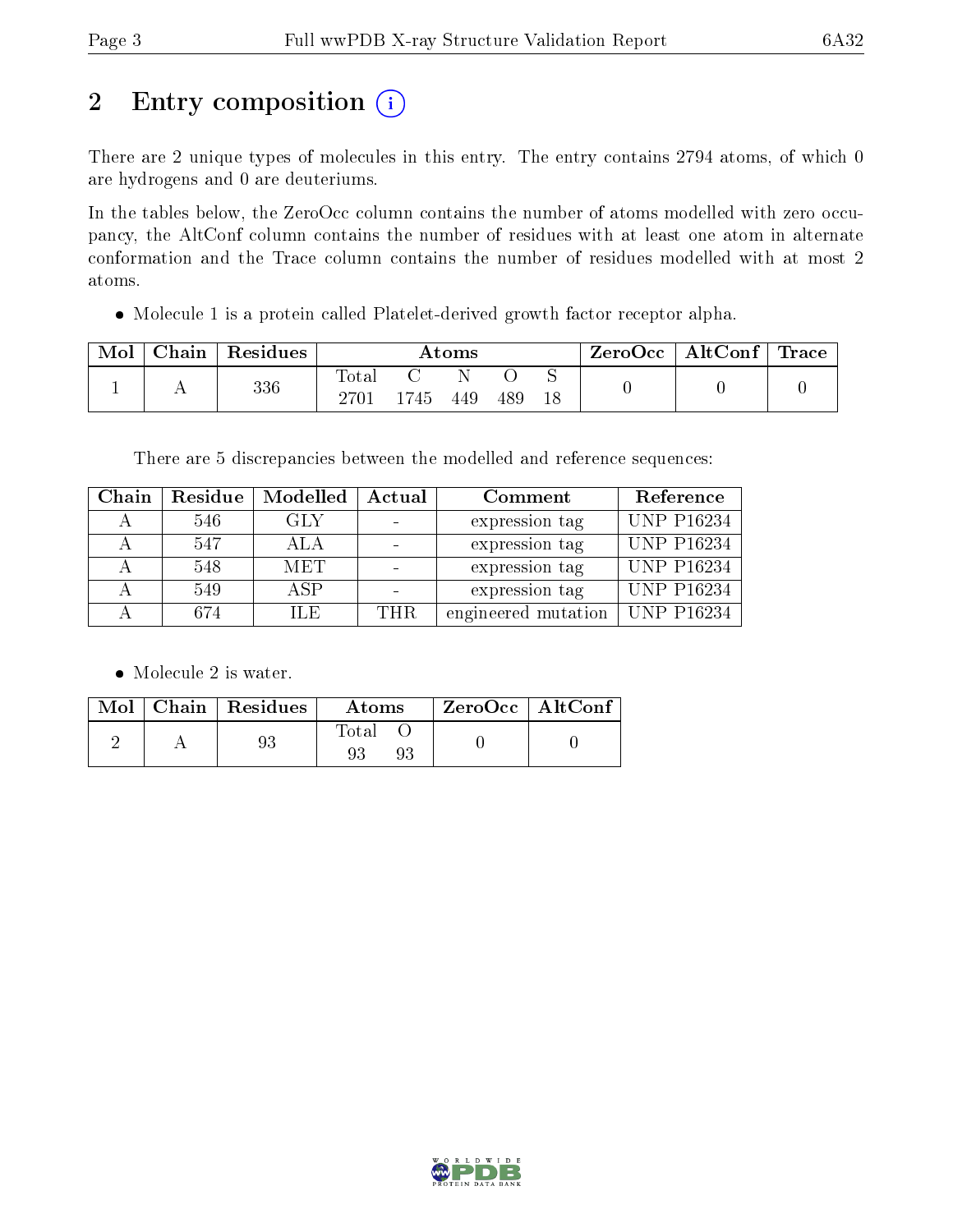## 3 Residue-property plots  $(i)$

These plots are drawn for all protein, RNA and DNA chains in the entry. The first graphic for a chain summarises the proportions of the various outlier classes displayed in the second graphic. The second graphic shows the sequence view annotated by issues in geometry and electron density. Residues are color-coded according to the number of geometric quality criteria for which they contain at least one outlier: green  $= 0$ , yellow  $= 1$ , orange  $= 2$  and red  $= 3$  or more. A red dot above a residue indicates a poor fit to the electron density (RSRZ  $> 2$ ). Stretches of 2 or more consecutive residues without any outlier are shown as a green connector. Residues present in the sample, but not in the model, are shown in grey.

• Molecule 1: Platelet-derived growth factor receptor alpha



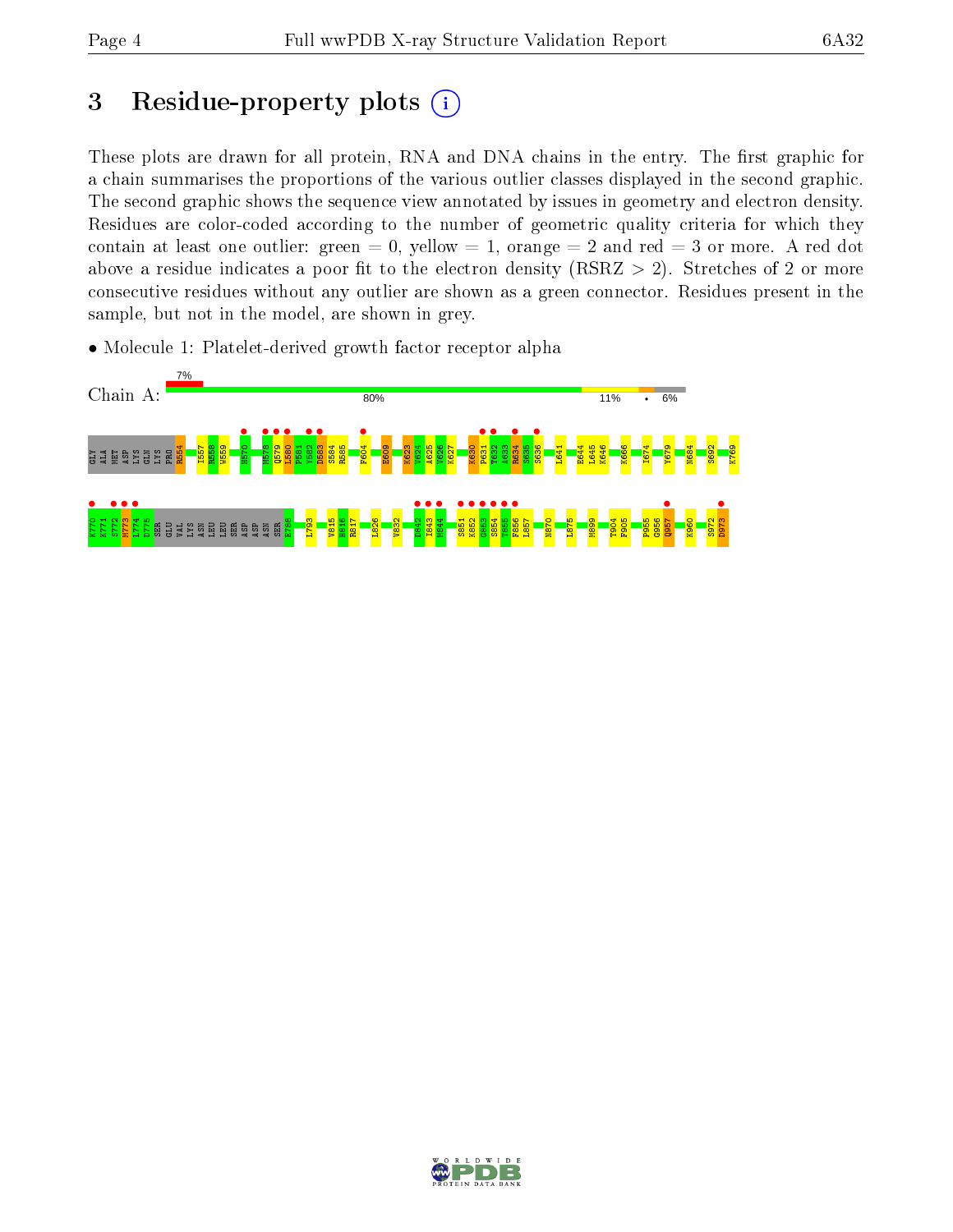## 4 Data and refinement statistics  $(i)$

| Property                                                             | Value                                            | Source     |
|----------------------------------------------------------------------|--------------------------------------------------|------------|
| Space group                                                          | P 21 21 21                                       | Depositor  |
| Cell constants                                                       | $87.60\text{\AA}$<br>$37.19\text{\AA}$<br>96.33Å | Depositor  |
| a, b, c, $\alpha$ , $\beta$ , $\gamma$                               | $90.00^{\circ}$ $90.00^{\circ}$<br>$90.00^\circ$ |            |
| Resolution $(A)$                                                     | $34.70 - 1.87$                                   | Depositor  |
|                                                                      | $39.87 - 1.87$                                   | <b>EDS</b> |
| % Data completeness                                                  | 98.0 (34.70-1.87)                                | Depositor  |
| (in resolution range)                                                | 98.0 (39.87-1.87)                                | <b>EDS</b> |
| $R_{merge}$                                                          | (Not available)                                  | Depositor  |
| $\mathbf{R}_{sym}$                                                   | (Not available)                                  | Depositor  |
| $\langle I/\sigma(I) \rangle$ <sup>1</sup>                           | $3.22$ (at 1.87Å)                                | Xtriage    |
| Refinement program                                                   | PHENIX (1.10.1 2155: ???)                        | Depositor  |
|                                                                      | 0.204<br>, 0.240                                 | Depositor  |
| $R, R_{free}$                                                        | 0.204,<br>0.240                                  | DCC        |
| $R_{free}$ test set                                                  | 1252 reflections $(4.77\%)$                      | wwPDB-VP   |
| Wilson B-factor $(A^2)$                                              | 18.6                                             | Xtriage    |
| Anisotropy                                                           | 0.089                                            | Xtriage    |
| Bulk solvent $k_{sol}(e/\mathring{A}^3)$ , $B_{sol}(\mathring{A}^2)$ | 0.37, 56.1                                       | <b>EDS</b> |
| L-test for twinning <sup>2</sup>                                     | $< L >$ = 0.49, $< L^2 >$ = 0.32                 | Xtriage    |
| Estimated twinning fraction                                          | No twinning to report.                           | Xtriage    |
| $F_o, F_c$ correlation                                               | 0.93                                             | <b>EDS</b> |
| Total number of atoms                                                | 2794                                             | wwPDB-VP   |
| Average B, all atoms $(A^2)$                                         | 23.0                                             | wwPDB-VP   |

Xtriage's analysis on translational NCS is as follows: The largest off-origin peak in the Patterson function is  $7.34\%$  of the height of the origin peak. No significant pseudotranslation is detected.

<sup>&</sup>lt;sup>2</sup>Theoretical values of  $\langle |L| \rangle$ ,  $\langle L^2 \rangle$  for acentric reflections are 0.5, 0.333 respectively for untwinned datasets, and 0.375, 0.2 for perfectly twinned datasets.



<span id="page-4-1"></span><span id="page-4-0"></span><sup>1</sup> Intensities estimated from amplitudes.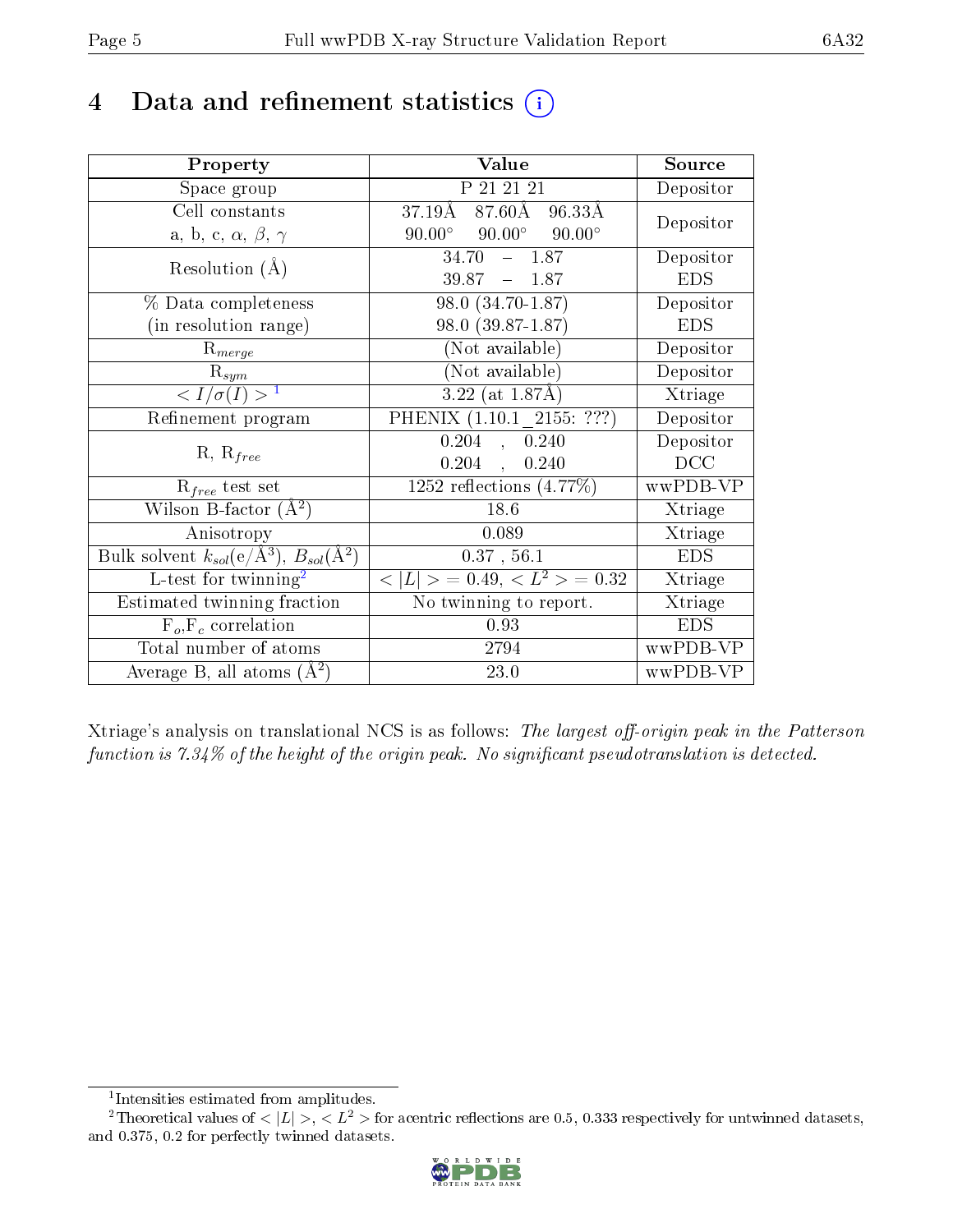## 5 Model quality  $(i)$

### 5.1 Standard geometry  $(i)$

The Z score for a bond length (or angle) is the number of standard deviations the observed value is removed from the expected value. A bond length (or angle) with  $|Z| > 5$  is considered an outlier worth inspection. RMSZ is the root-mean-square of all Z scores of the bond lengths (or angles).

| Mol | Chain |      | <b>Bond lengths</b>             | Bond angles |        |  |
|-----|-------|------|---------------------------------|-------------|--------|--|
|     |       |      | RMSZ $ #Z  > 5$ RMSZ $ #Z  > 5$ |             |        |  |
|     |       | 0.55 | 0/2770                          | 0.66        | 0/3743 |  |

There are no bond length outliers.

There are no bond angle outliers.

There are no chirality outliers.

There are no planarity outliers.

### 5.2 Too-close contacts  $\overline{()}$

In the following table, the Non-H and H(model) columns list the number of non-hydrogen atoms and hydrogen atoms in the chain respectively. The H(added) column lists the number of hydrogen atoms added and optimized by MolProbity. The Clashes column lists the number of clashes within the asymmetric unit, whereas Symm-Clashes lists symmetry related clashes.

| Mol |      |      | Chain   Non-H   H(model)   H(added)   Clashes   Symm-Clashes |
|-----|------|------|--------------------------------------------------------------|
|     | 2701 | 2702 |                                                              |
|     |      |      |                                                              |
|     | '794 | 270S |                                                              |

The all-atom clashscore is defined as the number of clashes found per 1000 atoms (including hydrogen atoms). The all-atom clashscore for this structure is 7.

All (37) close contacts within the same asymmetric unit are listed below, sorted by their clash magnitude.

| Atom-1              | Atom-2                 | Interatomic<br>distance $(A)$ | Clash<br>overlap $(A)$ |
|---------------------|------------------------|-------------------------------|------------------------|
| 1: A:843: ILE: HG23 | $1: A:856:$ PHE: $CD2$ | 1.83                          | 1 13                   |
| 1:A:843:ILE:HG23    | $1: A:856:$ PHE:HD2    | 1.16                          | 0.99                   |
| 1: A:843: ILE:CG2   | $1: A:856:$ PHE:HD2    | 1.82                          | 0.93                   |
| 1:A:634:ARG:NH2     | 1: A:634: ARG:HB3      | 1 83                          |                        |

Continued on next page...

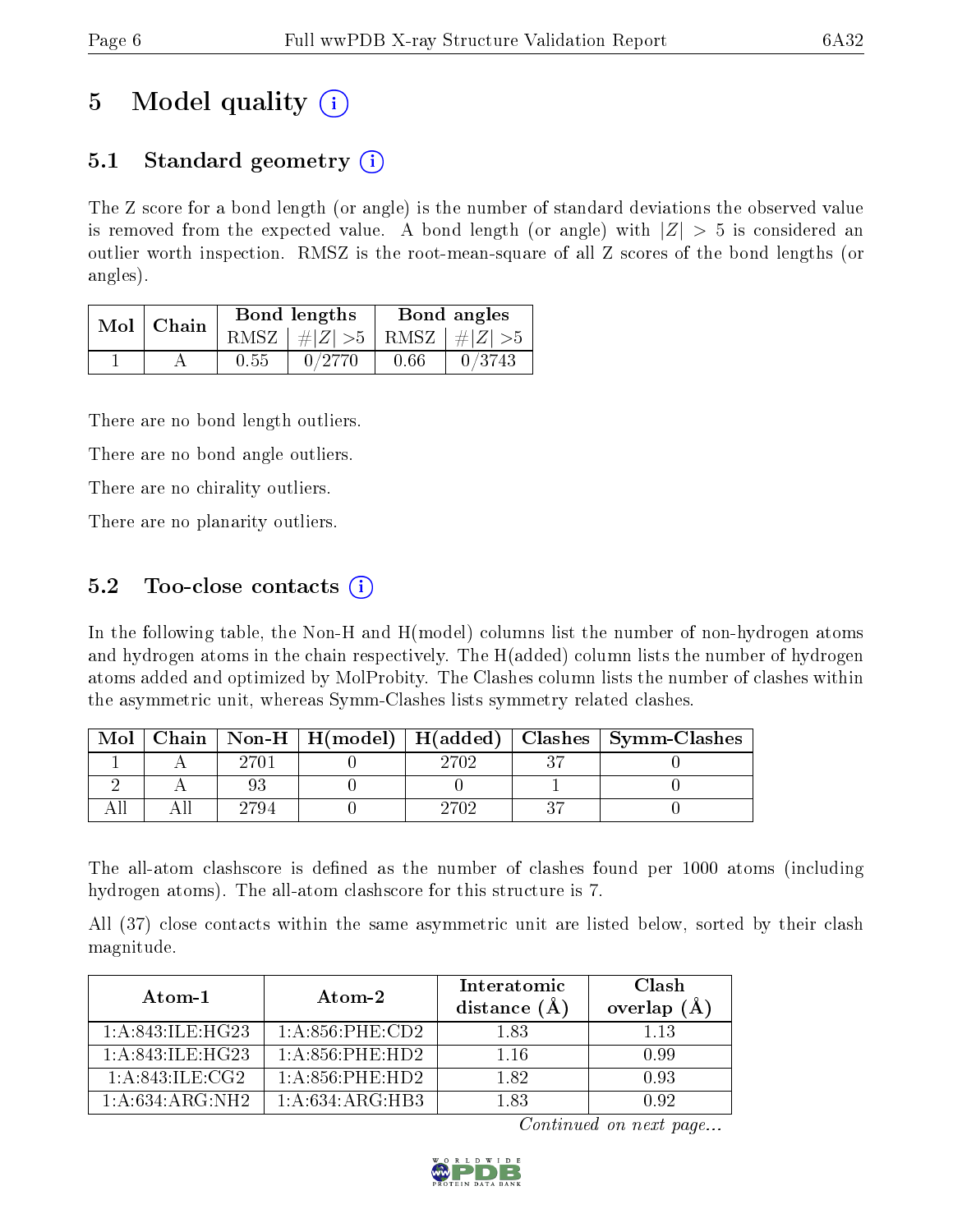| contentava promo proceso ao pago |                                     | Interatomic    | Clash         |
|----------------------------------|-------------------------------------|----------------|---------------|
| Atom-1                           | Atom-2                              | distance $(A)$ | overlap $(A)$ |
| $1: A:580:$ LEU:O                | 1:A:646:LYS:HE2                     | 1.79           | 0.82          |
| 1:A:634:ARG:HH21                 | 1: A:634: ARG:HB3                   | 1.49           | 0.76          |
| 1: A:580:LEU:O                   | 1: A:646: LYS:CE                    | 2.38           | 0.72          |
| 1: A:843: ILE: CG2               | $1: A:856:$ PHE: $CD2$              | 2.64           | 0.69          |
| 1: A: 554: ARG: HG2              | $1: A:604:$ PHE:HE2                 | 1.60           | 0.67          |
| 1: A:630: LYS: HG3               | 1: A:631: PRO:HD2                   | 1.77           | 0.65          |
| 1:A:957:GLN:CD                   | 1:A:957:GLN:H                       | 2.01           | 0.62          |
| 1: A:684: ASN:ND2                | 2:A:1001:HOH:O                      | 2.31           | 0.57          |
| 1:A:580:LEU:O                    | 1: A:646: LYS: NZ                   | 2.39           | 0.55          |
| 1: A:634: ARG: CZ                | 1: A:634: ARG:HB3                   | 2.36           | 0.54          |
| 1: A:955: PRO:HB2                | 1:A:957:GLN:OE1                     | 2.09           | 0.52          |
| 1:A:627:LYS:NZ                   | 1: A:644: GLU:OE2                   | 2.40           | 0.52          |
| 1:A:557:ILE:HG12                 | 1: A: 559: TRP:H                    | 1.75           | 0.51          |
| 1: A:580:LEU:HD13                | 1: A:580:LEU: N                     | 2.26           | 0.50          |
| 1: A:609: GLU:HG3                | 1: A:623: LYS: NZ                   | 2.27           | 0.49          |
| 1:A:634:ARG:HH22                 | 1: A:636: SER:H                     | 1.60           | 0.49          |
| 1: A:815: VAL:HGI2               | 1:A:817:ARG:HG2                     | 1.95           | 0.49          |
| 1:A:852:LYS:HD3                  | 1:A:857:LEU:HD12                    | 1.95           | 0.48          |
| 1: A:609: GLU:CD                 | $1:A:623:\overline{\text{LYS:HZ1}}$ | 2.16           | 0.48          |
| 1:A:972:SER:O                    | 1:A:973:ASP:HB2                     | 2.13           | 0.47          |
| 1: A:769: LYS: HG2               | 1: A:773:MET:HE3                    | 1.99           | 0.45          |
| 1: A:769: LYS: HE3               | 1: A:773:MET:HE1                    | 1.99           | 0.45          |
| 1:A:625:ALA:HB3                  | 1: A:674: ILE: HG13                 | 1.99           | 0.44          |
| 1:A:769:LYS:HG2                  | 1: A:773:MET:CE                     | 2.48           | 0.44          |
| 1: A:679: TYR: HB2               | 1: A:826: LEU:HB3                   | 1.99           | 0.44          |
| 1: A:899:MET:HE2                 | $1: A:905:$ PHE:HD2                 | 1.83           | 0.43          |
| 1: A:851: SER: HA                | $1: A:856:$ PHE: $CD1$              | 2.54           | 0.43          |
| 1: A: 583: ASP: CG               | 1: A:585:ARG:HE                     | 2.21           | 0.43          |
| 1: A: 554: ARG: HG2              | 1: A:604:PHE:CE2                    | 2.48           | 0.42          |
| 1:A:956:GLY:O                    | 1:A:960:LYS:HG2                     | 2.19           | 0.42          |
| 1:A:634:ARG:NH2                  | 1:A:636:SER:H                       | 2.18           | 0.41          |
| 1: A:851:SER:HA                  | $1: A:856:$ PHE:HD1                 | 1.84           | 0.41          |
| 1:A:843:ILE:HD12                 | 1:A:843:ILE:HA                      | 1.76           | 0.41          |

Continued from previous page...

There are no symmetry-related clashes.

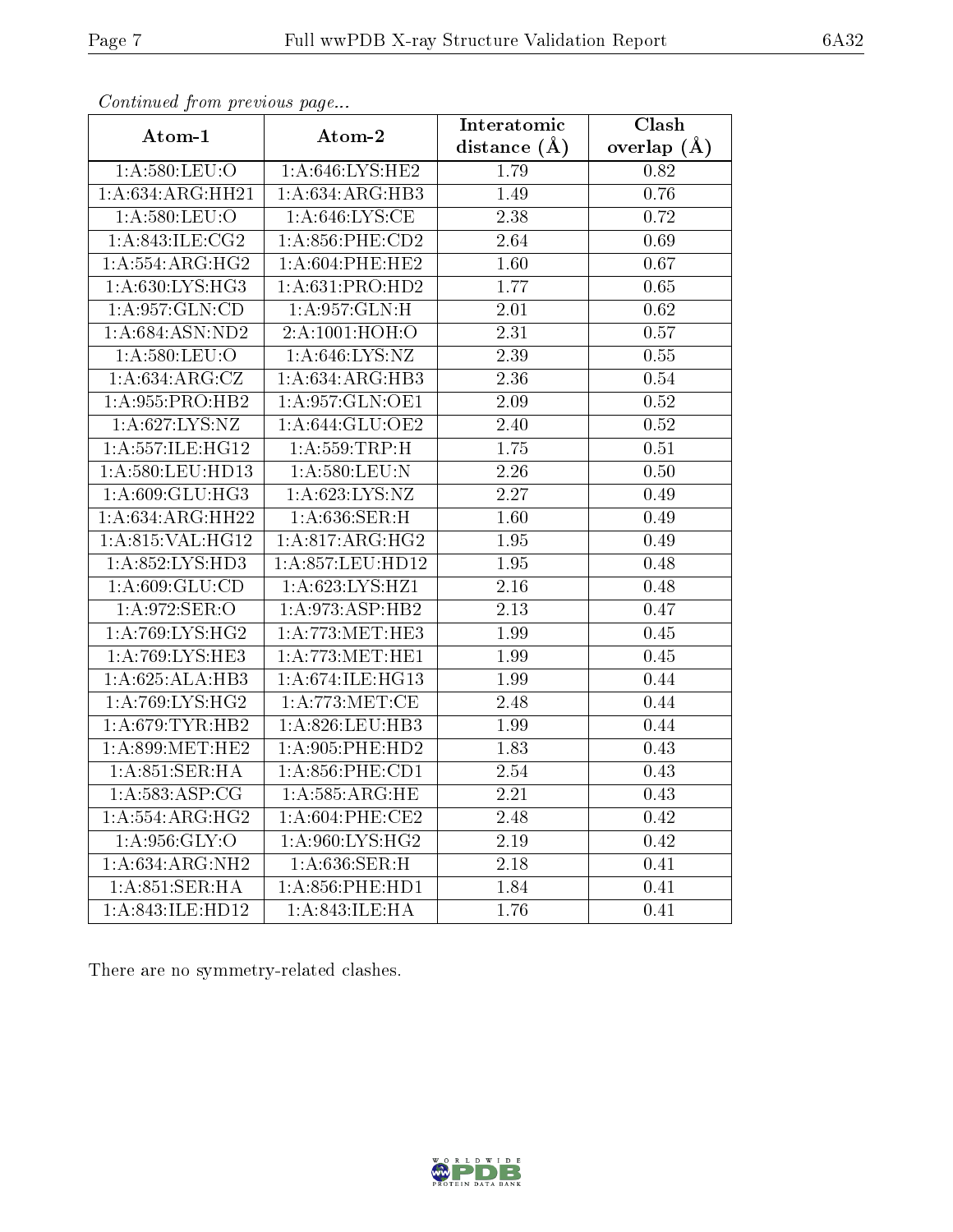### 5.3 Torsion angles (i)

#### 5.3.1 Protein backbone  $(i)$

In the following table, the Percentiles column shows the percent Ramachandran outliers of the chain as a percentile score with respect to all X-ray entries followed by that with respect to entries of similar resolution.

The Analysed column shows the number of residues for which the backbone conformation was analysed, and the total number of residues.

| Mol   Chain | Analysed                                | Favoured   Allowed   Outliers   Percentiles |  |                                 |  |
|-------------|-----------------------------------------|---------------------------------------------|--|---------------------------------|--|
|             | $332/356$ (93\%)   330 (99\%)   2 (1\%) |                                             |  | $\parallel$ 100 100 $\parallel$ |  |

There are no Ramachandran outliers to report.

#### 5.3.2 Protein sidechains (i)

In the following table, the Percentiles column shows the percent sidechain outliers of the chain as a percentile score with respect to all X-ray entries followed by that with respect to entries of similar resolution.

The Analysed column shows the number of residues for which the sidechain conformation was analysed, and the total number of residues.

| $\mid$ Mol $\mid$ Chain | Analysed                          |         | Rotameric   Outliers   Percentiles |
|-------------------------|-----------------------------------|---------|------------------------------------|
|                         | $298/316$ $(94\%)$   276 $(93\%)$ | 22 (7%) | 13 5                               |

All (22) residues with a non-rotameric sidechain are listed below:

| Mol | Chain          | Res | Type       |
|-----|----------------|-----|------------|
| 1   | А              | 554 | ARG        |
| 1   | $\bf{A}$       | 579 | <b>GLN</b> |
| 1   | A              | 580 | LEU        |
| 1   | А              | 583 | ASP        |
| 1   | $\overline{A}$ | 584 | SER.       |
| 1   | A              | 609 | GLU        |
| 1   | $\overline{A}$ | 623 | <b>LYS</b> |
| 1   | $\mathbf{A}$   | 630 | <b>LYS</b> |
| 1   | A              | 634 | $\rm{ARG}$ |
| 1   | $\overline{A}$ | 641 | LEU        |
| 1   | A              | 645 | LEU        |
| 1   | A              | 666 | <b>LYS</b> |
| 1   | А              | 692 | SER        |

Continued on next page...

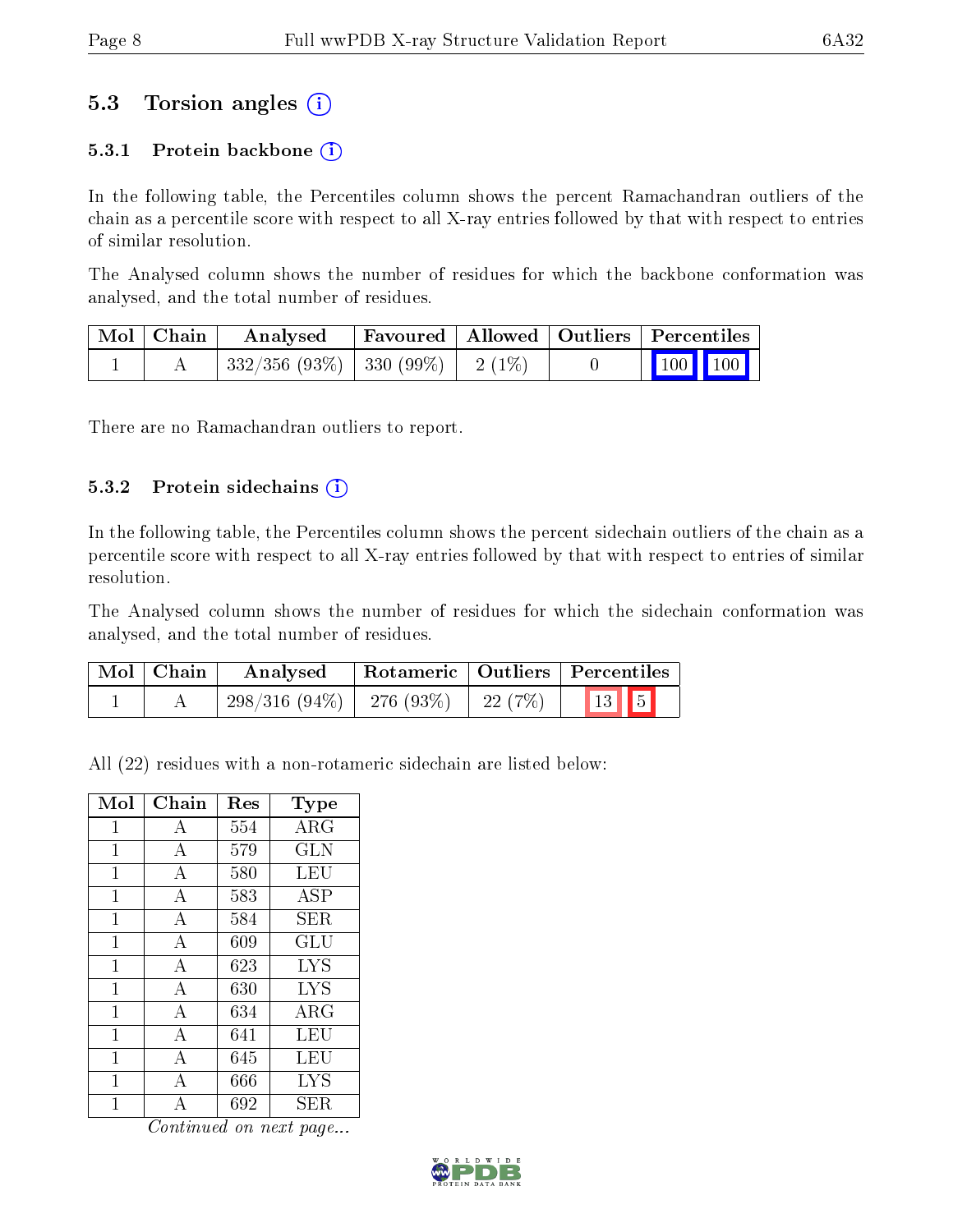| Mol | Chain | Res | <b>Type</b>      |
|-----|-------|-----|------------------|
| 1   | А     | 773 | <b>MET</b>       |
| 1   | А     | 793 | <b>LEU</b>       |
| 1   | А     | 832 | <b>VAL</b>       |
| 1   | А     | 854 | SER              |
| 1   | A     | 870 | $\overline{ASN}$ |
| 1   | А     | 875 | LEU              |
| 1   | А     | 904 | THR              |
| 1   | А     | 957 | <b>GLN</b>       |
|     |       | 973 | <b>ASP</b>       |

Continued from previous page...

Some sidechains can be flipped to improve hydrogen bonding and reduce clashes. There are no such sidechains identified.

#### 5.3.3 RNA (i)

There are no RNA molecules in this entry.

#### 5.4 Non-standard residues in protein, DNA, RNA chains (i)

There are no non-standard protein/DNA/RNA residues in this entry.

#### 5.5 Carbohydrates  $(i)$

There are no carbohydrates in this entry.

#### 5.6 Ligand geometry (i)

There are no ligands in this entry.

#### 5.7 [O](https://www.wwpdb.org/validation/2017/XrayValidationReportHelp#nonstandard_residues_and_ligands)ther polymers  $(i)$

There are no such residues in this entry.

#### 5.8 Polymer linkage issues  $(i)$

There are no chain breaks in this entry.

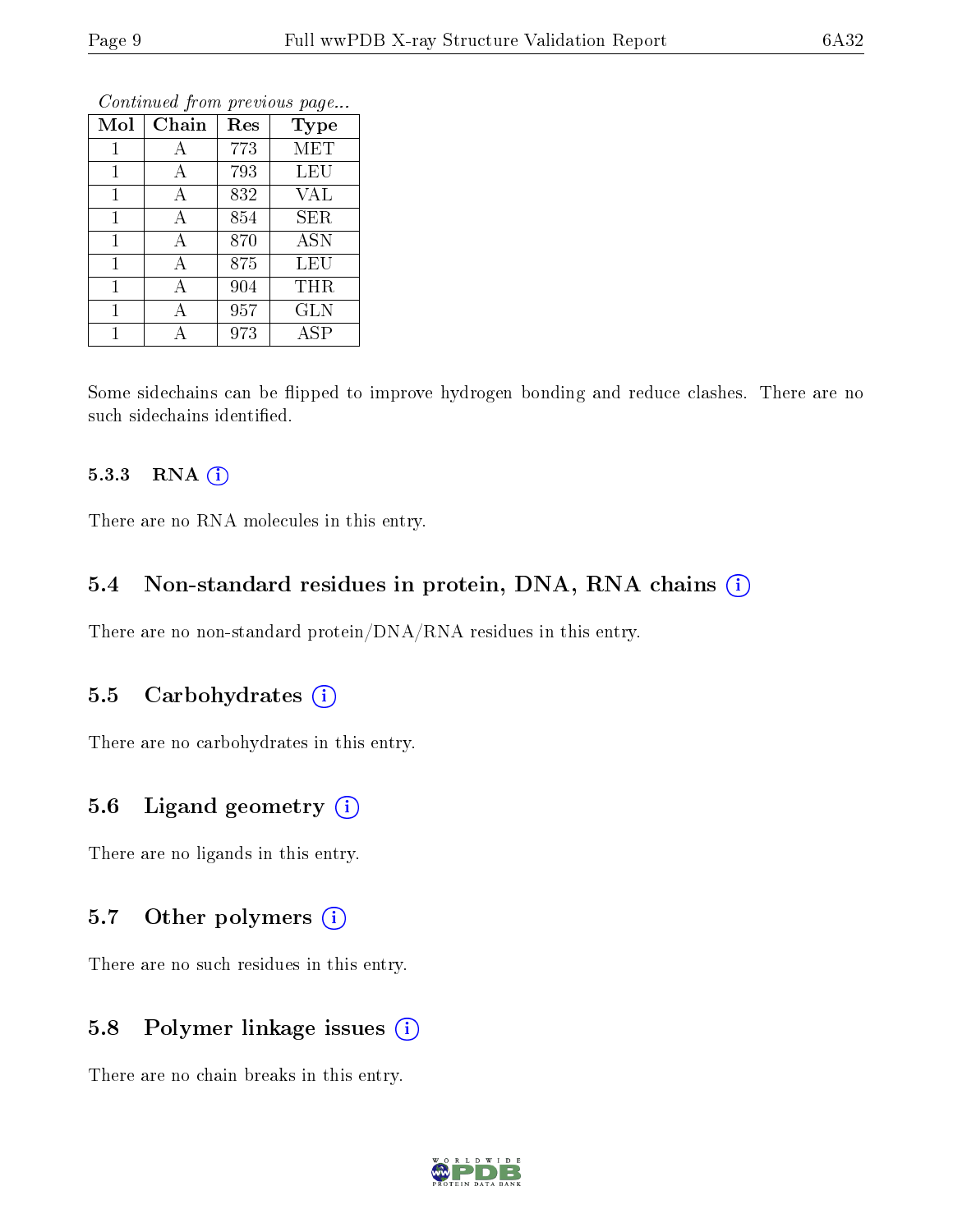### 6 Fit of model and data  $(i)$

### 6.1 Protein, DNA and RNA chains  $(i)$

In the following table, the column labelled  $#RSRZ> 2'$  contains the number (and percentage) of RSRZ outliers, followed by percent RSRZ outliers for the chain as percentile scores relative to all X-ray entries and entries of similar resolution. The OWAB column contains the minimum, median,  $95<sup>th</sup>$  percentile and maximum values of the occupancy-weighted average B-factor per residue. The column labelled ' $Q< 0.9$ ' lists the number of (and percentage) of residues with an average occupancy less than 0.9.

| $\mid$ Mol $\mid$ Chain | Analysed      | $<$ RSRZ $>$ | $\#\text{RSRZ}\text{>2}$       | $\mid$ OWAB(Å <sup>2</sup> ) $\mid$ Q<0.9 |  |
|-------------------------|---------------|--------------|--------------------------------|-------------------------------------------|--|
|                         | 336/356 (94%) | 0.19         | $+26(7\%)$ 13 14 9, 21, 49, 62 |                                           |  |

All (26) RSRZ outliers are listed below:

| Mol            | Chain              | Res              | Type                      | <b>RSRZ</b>      |
|----------------|--------------------|------------------|---------------------------|------------------|
| $\mathbf 1$    | $\overline{\rm A}$ | 844              | <b>MET</b>                | 7.3              |
| $\overline{1}$ | $\overline{A}$     | 582              | <b>TYR</b>                | 4.9              |
| $\overline{1}$ | $\overline{A}$     | 604              | <b>PHE</b>                | $\overline{4.3}$ |
| $\overline{1}$ | $\overline{\rm A}$ | 854              | <b>SER</b>                | 4.3              |
| $\overline{1}$ | $\overline{\rm A}$ | 774              | $\overline{\text{LEU}}$   | 4.2              |
| $\overline{1}$ | $\overline{\rm A}$ | 853              | <b>GLY</b>                | 4.2              |
| $\mathbf{1}$   | $\overline{\rm A}$ | 856              | PHE                       | $4.0\,$          |
| $\mathbf{1}$   | $\overline{\rm A}$ | 632              | <b>THR</b>                | 3.7              |
| $\overline{1}$ | $\overline{\rm A}$ | 973              | $\overline{\rm ASP}$      | 3.6              |
| $\overline{1}$ | $\overline{\rm A}$ | 852              | $\overline{\text{LYS}}$   | $\overline{3.4}$ |
| $\overline{1}$ | $\overline{\rm A}$ | 957              | $\overline{\text{GLN}}$   | $\overline{2.8}$ |
| $\overline{1}$ | $\overline{\rm A}$ | $\overline{579}$ | $\overline{\text{GLN}}$   | $\overline{2.8}$ |
| $\overline{1}$ | $\overline{\rm A}$ | 634              | $\rm{ARG}$                | $\overline{2.6}$ |
| $\overline{1}$ | $\overline{\rm A}$ | 855              | <b>THR</b>                | $2.6\,$          |
| $\overline{1}$ | $\overline{\rm A}$ | 843              | <b>ILE</b>                | $\overline{2.5}$ |
| $\overline{1}$ | $\overline{\rm A}$ | 772              | SER                       | $2.5\,$          |
| $\overline{1}$ | $\overline{A}$     | 851              | <b>SER</b>                | 2.4              |
| $\mathbf{1}$   | $\overline{\rm A}$ | 580              | <b>LEU</b>                | $2\overline{.3}$ |
| $\overline{1}$ | $\overline{\rm A}$ | 773              | MET                       | 2.3              |
| $\overline{1}$ | $\overline{\rm A}$ | 631              | $\overline{\text{PRO}}$   | 2.3              |
| $\overline{1}$ | $\overline{\rm A}$ | 578              | $\rm \overline{MET}$      | 2.3              |
| $\overline{1}$ | $\overline{\rm A}$ | 583              | $\overline{\text{ASP}}$   | $\overline{2.2}$ |
| $\mathbf{1}$   | A                  | 842              | <b>ASP</b>                | 2.2              |
| $\overline{1}$ | $\overline{A}$     | 570              | $\overline{\mathrm{HIS}}$ | 2.1              |
| $\overline{1}$ | $\overline{\rm A}$ | 636              | $\overline{\text{SER}}$   | 2.1              |
| $\mathbf{1}$   | A                  | 770              | $\overline{\text{LYS}}$   | 2.1              |